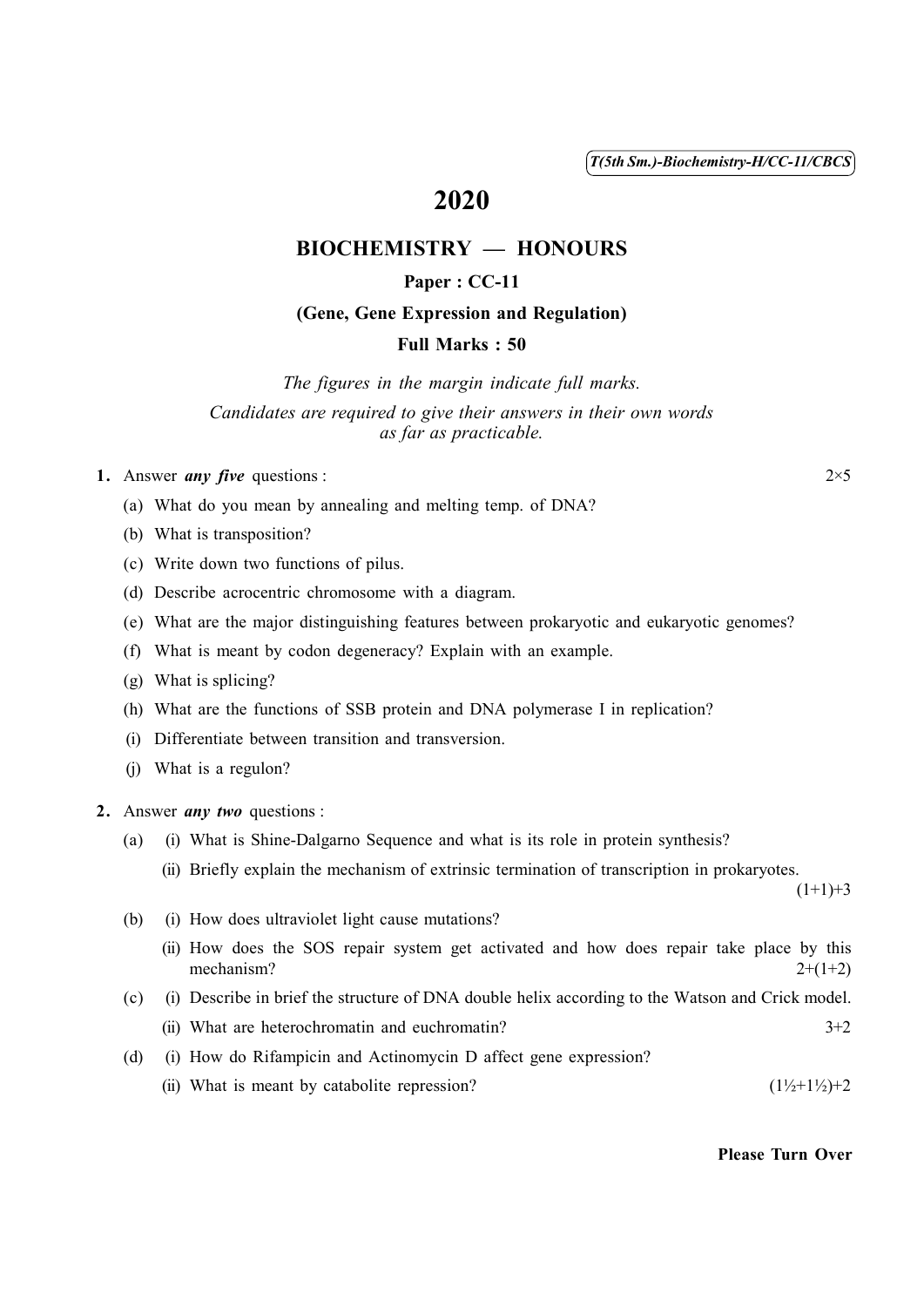# $\widehat{T(5th Sm.)}$ -Biochemistry-H/CC-11/CBCS<sup>(2)</sup>

#### Unit - I

#### Answer *any one* question.

- 3. Explain in brief, what do you understand by :
	- (a) Suppressor mutations
	- (b) Klenow fragment
	- (c) Ames test
	- (d) Gene
	- (e) Nucleotide Excision Repair. 2+2+2+1+3
- 4. (a) Mention the important differences between the three classes of transposable elements.
	- (b) Why is DNA synthesis continuous on one strand and discontinuous on the opposite strand?
	- (c) Describe a nucleosome briefly.  $(3\times2)+2+2$

#### Unit - II

Answer *any one* question.

- 5. (a) What are the properties of genetic code?
	- (b) What is the function of the sigma factor during transcription in prokaryotes?
	- (c) Why is mature mRNA in eukaryotes shorter than the primary transcript?
	- (d) Describe how translation initiation occurs in bacteria with a diagram.  $2+2+2+(2<sup>1</sup>)/2$
- 6. (a) What is Wobble hypothesis?
	- (b) Describe briefly how DNA footprinting helps to identify a protein binding site on DNA.
	- (c) Explain how t-RNA charging occurs in prokaryotes.
	- (d) Name the subunits of RNA polymerase in prokaryotes, clearly indicating the number of each subunit.

2+3+3+2

#### Unit - III

### Answer *any one* question.

- 7. Define the following :
	- (a) Operon
	- (b) Constitutive gene expression
	- (c) *Cis* and *trans* acting elements during transcription
	- (d) Positive and Negative control of gene expression
	-

(e) Hfr strain.  $2+1+(1+1)+(1/2+1/2)+2$